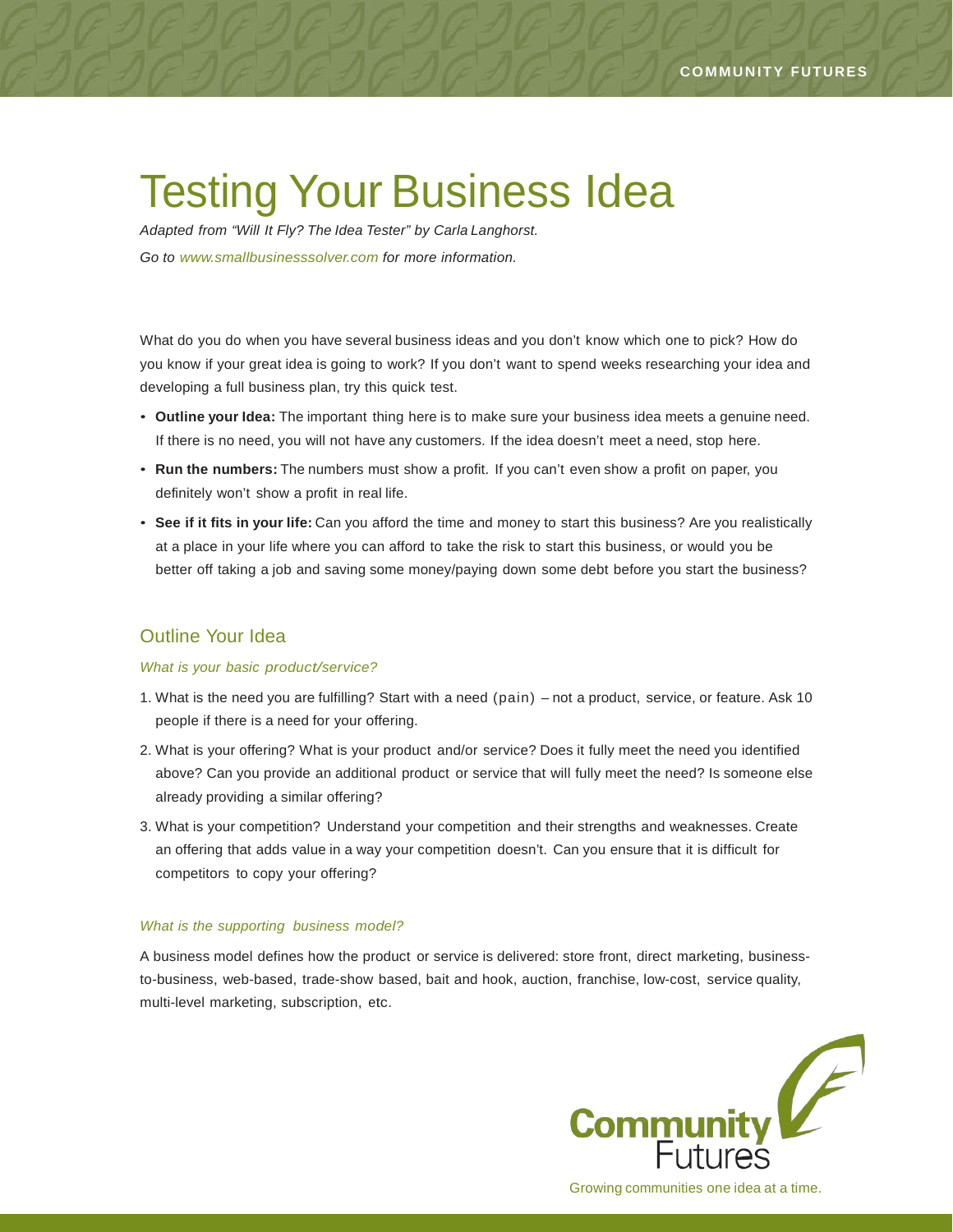## Run the Numbers

If the idea cannot make money, there is no sense moving forward. You will need to do some research and make some estimates.

How much will it cost to start this business? (Cost) If you were going to start this business tomorrow, what would you need? Fixed costs are those business costs that are incurred even if you don't sell a single product or service: business registration, legal and accounting fees, marketing costs, building or office rent, furniture, salaries, equipment, office supplies, utilities, insurance, vehicles, etc. Try to limit your fixed costs. *For a start-up business, every dollar saved in fixed costs increases your chance of profitability.*

| <b>Item</b>                                                         | \$ Per month | \$ Per year |
|---------------------------------------------------------------------|--------------|-------------|
| <b>Business registration</b>                                        |              |             |
| Legal/accounting fees                                               |              |             |
| Marketing                                                           |              |             |
| Office (rent, equipment, furniture,<br>computer, printer, supplies) |              |             |
| Warehouse (rent, equipment)                                         |              |             |
| Factory (rent, equipment)                                           |              |             |
| Research and Development<br>(prototype, testing)                    |              |             |
| <b>Salaries</b>                                                     |              |             |
| <b>Utilities</b>                                                    |              |             |
| Insurance                                                           |              |             |
| Interest                                                            |              |             |
| Other                                                               |              |             |
| <b>TOTAL</b>                                                        |              |             |

### **Cost of Being in Business (Fixed Costs)**

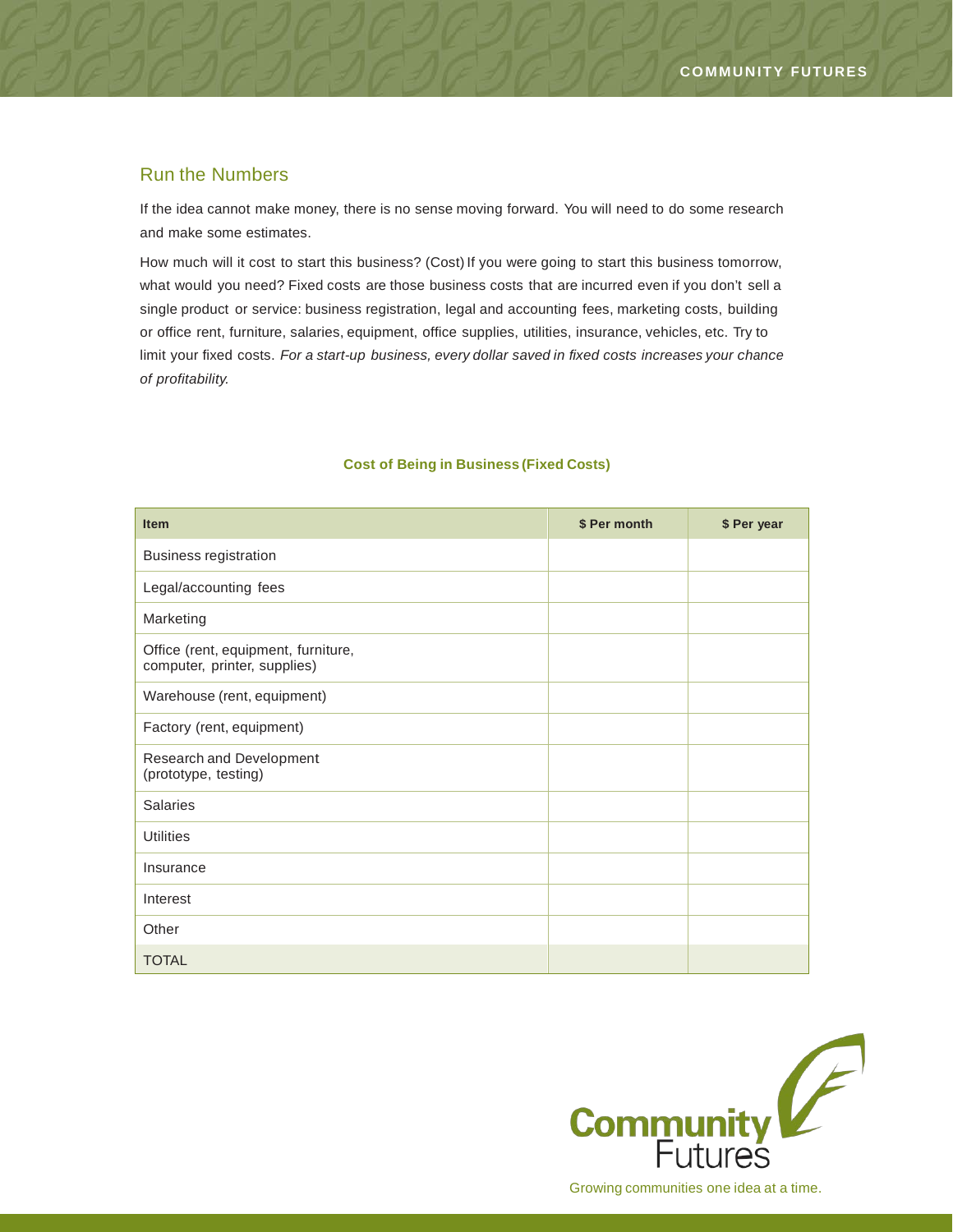#### *How much money will be made on each sale? (Margin)*

Profit margin is the difference between what it costs you to deliver your offering and what you can sell it for. How do you figure out what your cost of one sale is?

#### **Cost of Sales (variable costs)**

| Items required for one sale                                                                                                                    | \$ Amount |
|------------------------------------------------------------------------------------------------------------------------------------------------|-----------|
| Materials (raw materials, components, or wholesale product)                                                                                    |           |
| Direct labour (labour to make, sell, or distribute your product – don't<br>count salaries because you've already included them in fixed costs) |           |
| Shipping (pick and pack, storage, shipping)                                                                                                    |           |
| Sales (commissions, sales tools)                                                                                                               |           |
| TOTAL cost to make one sale                                                                                                                    |           |

Once you know what your costs are per sale, then you have a better idea of the price you must charge. Then you need to compare that price to the going price in the market place for similar products/services (or ask 10 potential customers if they would pay that price for your offering).

Profit margin per one sale = price per one sale – cost per one sale.

*How much must be sold in order to pay off the initial investment? (Break even)*

The break even point is equivalent to the number of sales you'll need to pay off all your costs of being in business.

Break Even = cost of being in business/profit margin

#### **Break Even**

| <b>Description</b>                            | <b>Calculation</b>                                                | \$ |
|-----------------------------------------------|-------------------------------------------------------------------|----|
| Total cost of being in business (fixed costs) | Your total fixed costs in the table above                         |    |
| Price per one sale                            | The price you will charge per sale                                |    |
| Total cost per one sale above                 | What it costs you per sale (variable costs)<br>in the table above |    |
| Profit margin per one sale                    | Your profit margin in \$ above                                    |    |
| Break even yearly target                      | Total cost of being in business/profit margin                     |    |
| Break even monthly target                     | Break even yearly target/12                                       |    |
| Break even weekly target                      | Break even yearly target /50                                      |    |
| Break even daily target                       | Break even daily target/250                                       |    |